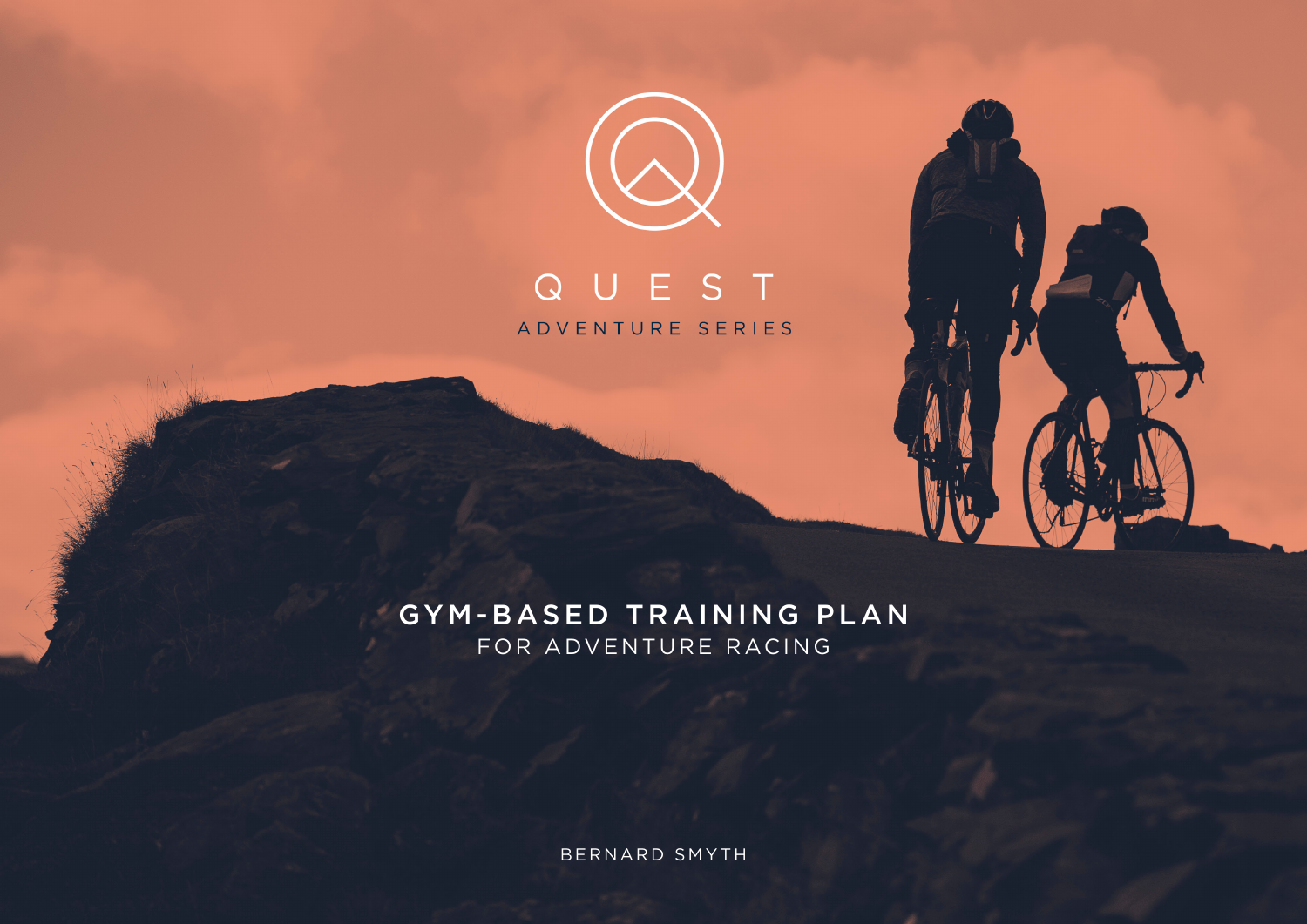

#### **ABOUT BERNARD**

Bernard Smyth is a regular Quest participant and owner of Ultimate Conditioning in Trim, County Meath. Bernard trains individuals and groups of people to take part in adventure races across the country. He has produced this comprehensive training plan drawing on his years of experience in strength and conditioning as well as competing in adventure races.

#### **WHY INCLUDE THE GYM IN YOUR TRAINING?**

With the longer distances on Quest events being similar to an endurance event, it's important to complement your running and cycling with strength training in the gym. This will be a welcome addition to your training, especially in the winter months. With three different disciplines to contend with in Quest events, as well as uneven terrain, your body needs to be suitably prepared and your endurance and strength levels at their optimum.

Gym-based exercises can form a significant part of any Quest training plan, but it can often be met with the question *'why should I strength train? It's another hour on my training schedule that I could be running or cycling'.*

The answer is that strength training for sport has many benefits when implemented

#### **THE REASONS BEHIND THIS WORKOUT**

If you want to be faster, stronger and reduce your risk of injury you need to focus on a gym plan designed specifically for the task of throwing yourself down a mountain as fast as you can or climbing a 10% incline on the bike. Adventure racing presents some unique challenges that you must prepare for accordingly.

correctly, from increasing your strength and power, to increasing mobility and stability about your joints.

Focusing on increasing your strength and power will help make you a faster athlete, but crucially will reduce the risk of injury. Some injuries are unavoidable, yet wouldn't you prefer to fix that niggling hamstring or ankle you keep going over on?

Next, ask yourself, how long you have been trying to knock a few seconds off your running P.B or off that hill climb you test yourself on? And how many little niggles have you picked up over the years?

If you're seeing little results here then you need to change the way you look at your training and see where you can get the most benefit in the time you have to train.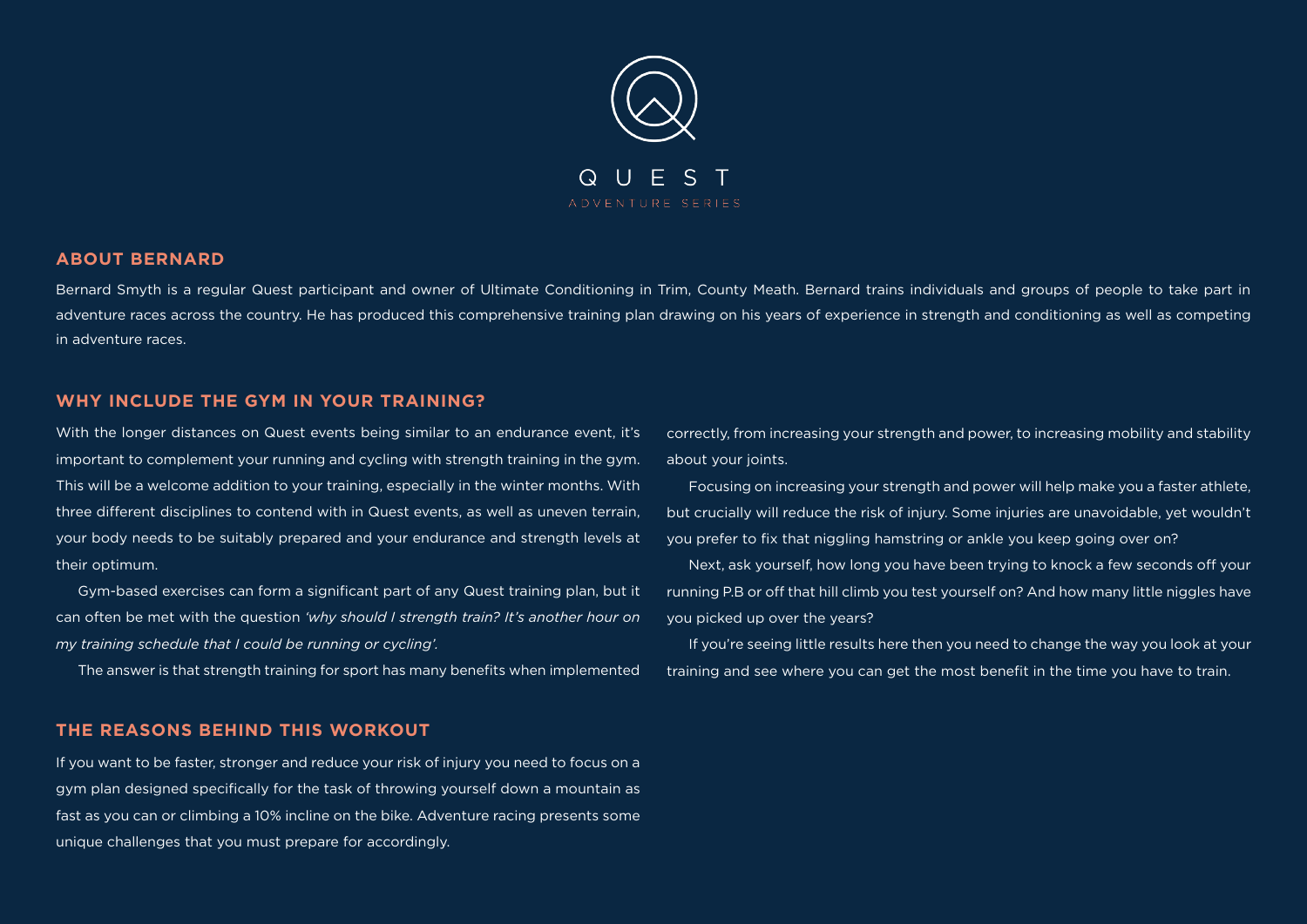## **Six-week strength 'base line builder'**

WHO: aimed at those who are starting out in the gym or who use the gym infrequently.

| <b>Mobility</b><br>Weeks 1-6.<br><b>Focused Warm-Up</b><br><b>Base line builder</b><br>x 2 rounds |                                                                                                                                 |  |                            | <b>Groiner and rotation</b> | 30 sec each                |                            | Single Leg cone touch      | 30 sec each                |                            |                            |
|---------------------------------------------------------------------------------------------------|---------------------------------------------------------------------------------------------------------------------------------|--|----------------------------|-----------------------------|----------------------------|----------------------------|----------------------------|----------------------------|----------------------------|----------------------------|
|                                                                                                   |                                                                                                                                 |  | <b>Inch Worms</b>          | 30 sec                      |                            | Specific personal mobility |                            |                            |                            |                            |
|                                                                                                   |                                                                                                                                 |  | Toe touch, over head squat |                             | 30 sec                     |                            |                            |                            |                            |                            |
|                                                                                                   | <b>EXERCISES</b>                                                                                                                |  | <b>TEMPO**</b>             | <b>REST</b>                 | <b>WEEK1</b>               | <b>WEEK 2</b>              | WEEK 3                     | <b>WEEK4</b>               | <b>WEEK 5</b>              | <b>WEEK 6 DL</b>           |
| 1a                                                                                                | <b>Single Leg Squat</b><br>Controlled. Lower box / step to<br>increase difficulty.                                              |  | 2:1                        | 60 sec                      | 8x3                        | 8x3                        | 10x3                       | 10x3                       | 12x3                       | 12x3                       |
| 1 <sub>b</sub>                                                                                    | <b>Dumbbell Step Up</b><br>Aim to control the descent from top<br>to bottom.                                                    |  | 1:2                        |                             | $12\times 3$               | $12\times 3$               | 12x3                       | 12x3                       | 12x3                       | 12x3                       |
| 2a                                                                                                | <b>Walking Lunges</b><br>Slow and controlled.<br><b>Swiss Ball Hamstring Curl</b><br>Squeeze hips up and pull heels in.         |  | 2:1                        | 60 sec                      | $12\times 3$               | $12\times 3$               | $12\times 3$               | 12x <sub>3</sub>           | 10x3                       | 10x3                       |
| 2 <sub>b</sub>                                                                                    |                                                                                                                                 |  | 2:1                        |                             | 12x3                       | $12\times 3$               | 15x3                       | 15x3                       | 15x <sub>3</sub>           | 15x3                       |
| 3a                                                                                                | 1/2 Kneeling Dumbbell<br><b>Shoulder Press</b><br>Brace abs, hips Square.<br><b>Swiss Ball Transfer</b><br>Slow and controlled. |  | 2:1                        | 60 sec                      | 12x3                       | $12\times 3$               | $12\times 3$               | 12x3                       | 10x3                       | 10x3                       |
| 3 <sub>b</sub>                                                                                    |                                                                                                                                 |  | Control                    |                             | 30 sec x3                  | 40 sec x3                  | 50 sec x3                  | 60 sec x3                  | 70 sec x3                  | 80 sec x3                  |
| 4a                                                                                                | <b>Dumbbell Renegade Row</b><br>Hips flat, core locked.                                                                         |  | 1:3                        | 60 sec                      | $8 - 8 - 8$                | $8 - 8 - 8$                | $10-10-10$                 | $10-10-10$                 | $10-10-10$                 | $12 - 12 - 12$             |
| 4 <sub>b</sub>                                                                                    | <b>Mountain Climbers</b><br>Slow!!                                                                                              |  | 1:2                        |                             | 30 sec x3                  | 40 sec x3                  | 50 sec x3                  | 60 sec x3                  | 60 sec x3                  | 60 sec x3                  |
|                                                                                                   | Core complex.<br>Complete 2 rounds no rest*<br>Toe tap plank<br>Sky divers<br>Shoulder tap plank                                |  | Control                    | <b>None</b>                 | 30 sec<br>30 sec<br>30 sec | 30 sec<br>30 sec<br>30 sec | 40 sec<br>40 sec<br>40 sec | 40 sec<br>40 sec<br>40 sec | 40 sec<br>40 sec<br>40 sec | 40 sec<br>40 sec<br>40 sec |

\*Times can be increased to increase difficulty. Start by adding 10 seconds to each and work from there. Or pop your feet into a trx for plank movements to increase difficulty. \*\* Tempo is the speed at which you complete the movement. For example, if you do a push-up at a 2:1 tempo for example, it would be a 2 second descent and a 1 second push.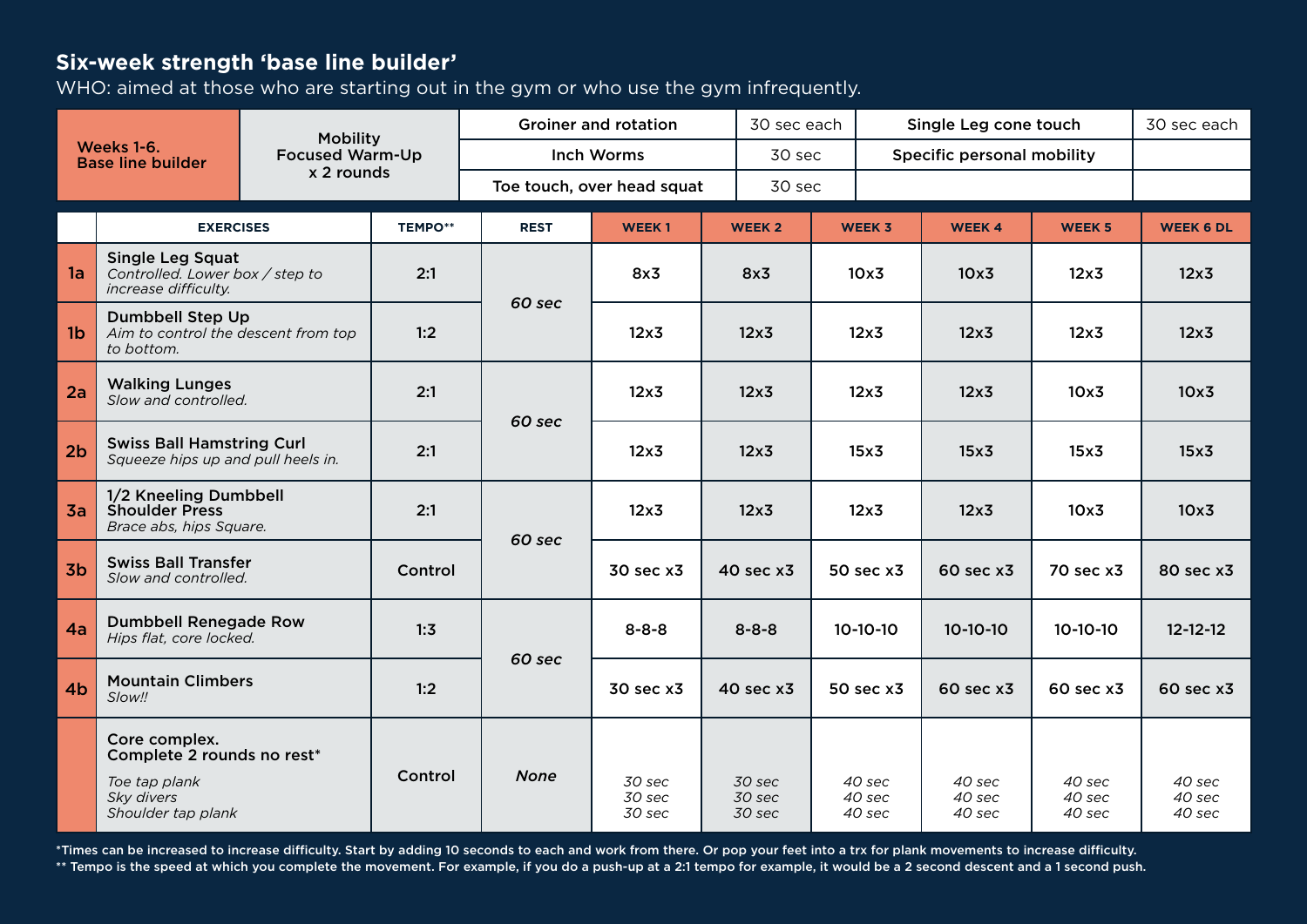### **Six-week strength development**

WHO: for those who have completed the base line builder. They are frequent gym users but want to start doing sessions specific to adventure racing.

| Weeks 7-12. Strength<br>development. Advancement for<br>base line builder program or<br>starting program for advanced |                                                                                                  | <b>Mobility</b><br><b>Focused Warm-Up</b><br>x 2 rounds |             | <b>Groiner and rotation</b> |                            |                            | 30 sec each |                            | Single Leg cone touch      |                            | 30 sec each                |
|-----------------------------------------------------------------------------------------------------------------------|--------------------------------------------------------------------------------------------------|---------------------------------------------------------|-------------|-----------------------------|----------------------------|----------------------------|-------------|----------------------------|----------------------------|----------------------------|----------------------------|
|                                                                                                                       |                                                                                                  |                                                         |             | Inch Worms                  |                            |                            | 30 sec      |                            | Specific personal mobility |                            |                            |
|                                                                                                                       |                                                                                                  |                                                         |             | Toe touch, over head squat  |                            |                            | 30 sec      |                            |                            |                            |                            |
|                                                                                                                       | <b>EXERCISES</b>                                                                                 | <b>TEMPO**</b>                                          | <b>REST</b> |                             | <b>WEEK1</b>               | <b>WEEK 2</b>              |             | <b>WEEK 3</b>              | <b>WEEK4</b>               | <b>WEEK 5</b>              | <b>WEEK 6</b>              |
| 1a                                                                                                                    | <b>Dumbbell Split Squat</b><br>Controlled. Lower box / step to<br>increase difficulty.           | 2:1                                                     | 60 sec      |                             | 8x3                        | 8x3<br>15x3                |             | 8x3                        | 8x3                        | 8x3                        | 8x3                        |
| 1 <sub>b</sub>                                                                                                        | Swiss Ball / TRX Hamstring Curls<br>Aim to control the descent from top<br>to bottom.            | 2:2                                                     |             |                             | 15x <sub>3</sub>           |                            |             | 15x <sub>3</sub>           | 15x3                       | 15x3                       | 15x3                       |
| 2a                                                                                                                    | <b>Dumbbell Step-Ups</b><br>High step, full control on descent.                                  | 2:1                                                     | 60 sec      |                             | $12\times 3$               | $12\times 3$               |             | $12\times 3$               | 12x3                       | 10x3                       | 10x3                       |
| 2 <sub>b</sub>                                                                                                        | <b>Lateral Band Walks</b><br>Small Steps.                                                        | 2:1                                                     |             |                             | 15x3                       | 15x5                       |             | 15x5                       | 15x3                       | 15x3                       | 15x3                       |
| 3a                                                                                                                    | Dumbbell Romanian Deadlift (RDL)<br>Slight bend in the knees,<br>hinge at hips.                  | 2:1                                                     | 60 sec      | 10x3                        | 10x3                       |                            | 10x3        | 10x3                       | 10x3                       | 10x3                       |                            |
| 3 <sub>b</sub>                                                                                                        | <b>Single Leg Squat</b><br>Lower height to increase difficulty.                                  | Control                                                 |             |                             | 8x3                        | 8x3                        |             | 8x3                        | 8x3                        | 8x3                        | 8x3                        |
| 4a                                                                                                                    | Push-Ups<br>Core locked, full range.                                                             | 1:3                                                     |             |                             | 45 sec x3                  | 45 sec x3                  |             | 45 sec x3                  | 45 sec x3                  | 45 sec x3                  | 45 sec x3                  |
| 4 <sub>b</sub>                                                                                                        | <b>Dumbbell Renegade Row</b><br>Core locked, no movement from hips.                              | 1:2                                                     | 60 sec      |                             | 10x3                       | 10x3                       |             | 10x3                       | 10x3                       | 8x3                        | 8x3                        |
| 4 <sub>c</sub>                                                                                                        | 1/2 Kneeling Shoulder Press<br>Core locked, hips square.                                         |                                                         |             |                             | 10x3                       | 10x3                       |             | 10x3                       | 10x3                       | 8x3                        | 8x3                        |
|                                                                                                                       | Core complex.<br>Complete 2 rounds no rest*<br>Toe tap plank<br>Sky divers<br>Shoulder tap plank | Control                                                 |             | <b>None</b>                 | 30 sec<br>30 sec<br>30 sec | 30 sec<br>30 sec<br>30 sec |             | 40 sec<br>40 sec<br>40 sec | 40 sec<br>40 sec<br>40 sec | 40 sec<br>40 sec<br>40 sec | 40 sec<br>40 sec<br>40 sec |

\*Times can be increased to increase difficulty. Start by adding 10 seconds to each and work from there. Or pop your feet into a trx for plank movements to increase difficulty.

\*\* Tempo is the speed at which you complete the movement. For example, if you do a push-up at a 2:1 tempo for example, it would be a 2 second descent and a 1 second push.